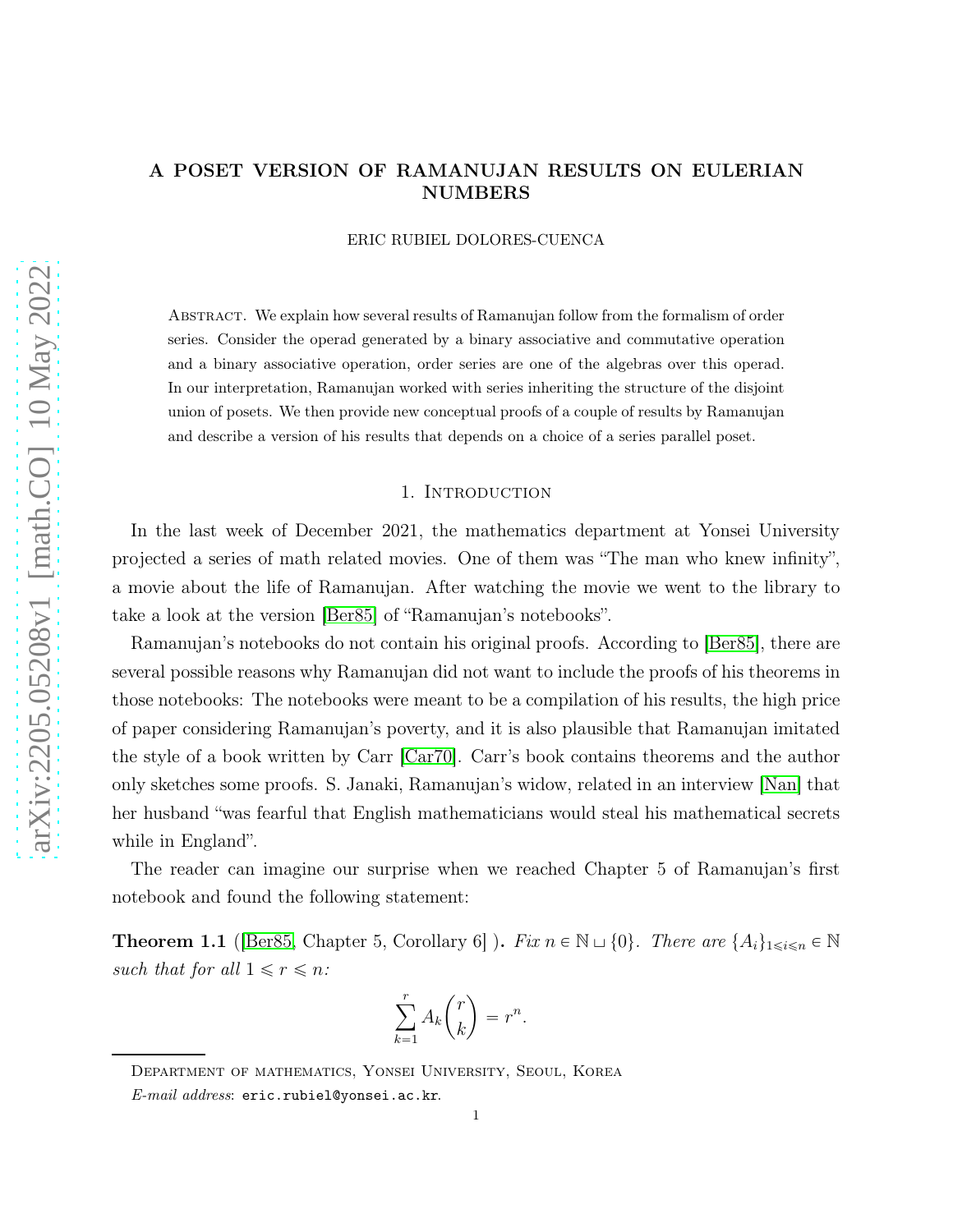This theorem follows directly from the theory developed in our paper [\[ANBDC21\]](#page-10-2). The term  $r^n$  can be interpreted as the number of ways to label the disjoint union of n points using numbers from 1 to r, while the coefficient  $A_k$  is counting certain k–simplices on a specific triangulation of the  $n$ –cube. As we continued reading Chapter 5, we found several results that followed our point of view.

1.0.1. What we do. In these notes we explain a framework in which certain power series inherit the algebraic structure of posets. Then we show that several results from Ramanujan are obtained when we apply our theorems to the disjoint union of n points  $P = \bigcup^{n} \langle 1 \rangle$ . While Ramanujan's proofs are not known, our proofs are different from [\[Ber85\]](#page-10-0). Our starting point is Lemma [3.3,](#page-7-0) which has a conceptual proof and does not require computations. Our version of Corollary [3.2](#page-6-0) is slightly more general than the one in [\[Ber85\]](#page-10-0). We then prove Lemma [4.1](#page-8-0) and Theorem [4.3](#page-9-0) which are variations (that depend on posets) of results by Ramanujan. In Theorem [4.3,](#page-9-0) when we restrict the poset to the disjoint union of points, we obtain a new proof of [\[Ber85,](#page-10-0) Chapter 5, Corollary 6. iv)].

This note is organized as follows: In Section [2](#page-1-0) we review the theory of order series. In Section [3](#page-6-1) we apply our results to the poset formed by disjoint union of points, to obtain new proofs of some results from Ramanujan. Then, in Section [4](#page-8-1) we prove identities involving zeta values for arbitrary series parallel posets generalizing Ramanujan's identities. Finally, in Section [5](#page-10-3) we show which statements from Ramanujan's notebooks are likely to be explained with order series, despite the fact that the author has not found the explicit connection yet.

### 2. Order series

<span id="page-1-0"></span>We will introduce the theory of order series. A more detailed explanation can be found in [\[ANBDC21\]](#page-10-2). We will explicitly work the case of disjoint union of points as well as an example with a series parallel poset.

We work with finite posets. We denote the poset  $1 < 2 < \cdots < n$  by  $\langle n \rangle$ . A function f between posets is (non strict) order preserving if  $x < y$  implies  $f(x) \leq f(y)$ . The function is strict order preserving if  $x < y$  implies  $f(x) < f(y)$ . We denote by  $P * Q$  the ordinal sum (concatenation) of posets, and by  $P \sqcup Q$  the disjoint union of posets. Series parallel posets are finite posets generated by  $\langle 1 \rangle$  under disjoint union and concatenation. We denote by  $|P|$ the number of elements in a poset P.

In [\[Sta70\]](#page-11-1) Stanley introduced the order polynomials  $\Omega(P, n)$  and the strict order polynomials  $\Omega^{\circ}(P, n)$ . The polynomial  $\Omega(P, n)$  counts the number of non strict order preserving maps  $P \to \langle n \rangle$  while  $\Omega^{\circ}(P, n)$  counts the number of strict order preserving maps  $P \to \langle n \rangle$ .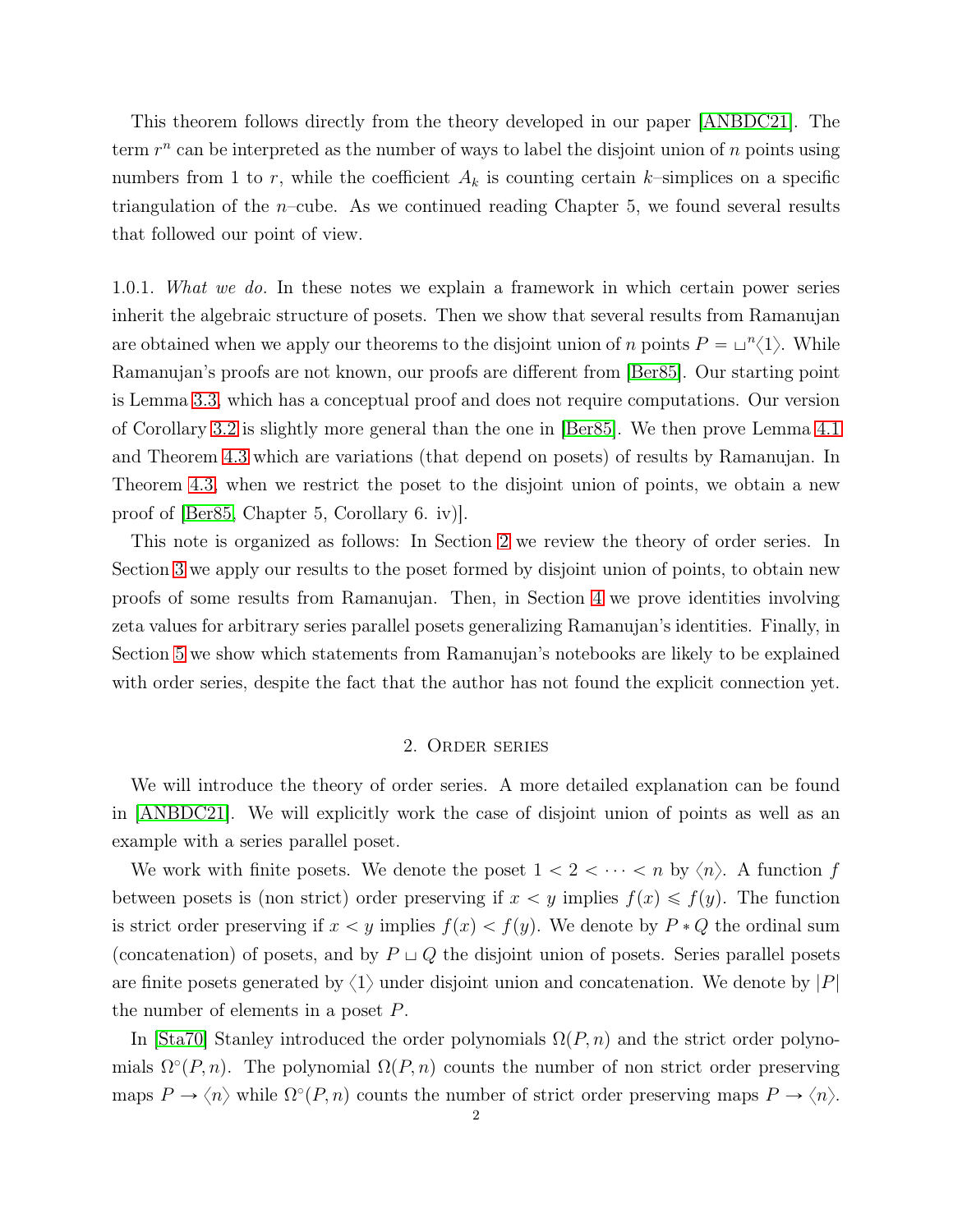Their generating series are called non strict order series and strict order series respectively:

<span id="page-2-0"></span>
$$
\mathfrak{Z}^+(P) = \sum \Omega(P,n)x^n, \quad \mathfrak{Z}(P) = \sum \Omega^{\circ}(P,n)x^n.
$$

Note that to define a strict map  $\langle n \rangle \rightarrow \langle r \rangle$  we have  $\binom{r}{n}$  $\binom{r}{n}$  choices, as the image is defined by choosing *n* different values out of  $r$ . It follows that

(1)  
\n
$$
\mathfrak{Z}(n) := \mathfrak{Z}(\langle n \rangle) = \sum_{r=n}^{\infty} {r \choose n} x^r
$$
\n
$$
= \frac{x^n}{(1-x)^{n+1}}
$$
\n
$$
\mathfrak{Z}^+(n) := \mathfrak{Z}^+(\langle n \rangle) = \sum_{r=1}^{\infty} {r \choose n} x^r
$$
\n
$$
= \frac{x}{(1-x)^{n+1}}.
$$

Here the multiset is defined by  $\binom{r}{n} = \binom{r+n-1}{n}$  $\binom{n-1}{n}$ , and the deduction of the coefficients of the generating functions can be found on [\[Wil06,](#page-11-2) Equation  $(1.5.5)$ ] or  $|Gou72$ , Equation  $(1.3)$ ]. There is always a non strict morphism from a poset to  $\langle 1 \rangle$  that labels every element of the poset with the constant value 1. Then the series  $\mathfrak{Z}^+(P)$  have to start at index  $n = 1$ . For the strict order series  $\mathfrak{Z}(P)$ , the lowest non zero value is the length of a maximal chain on the poset.

With Ayoub Youssefi Abqari (private communication 10/31/2021) we found that Corollary 3, Corollary 4, Theorem 3 and Theorem 4 of [\[Had21\]](#page-11-4), results dealing with iterated sums, all follow by poset arguments. For example:

Corollary ( 4 of [\[Had21\]](#page-11-4)).

$$
\binom{n+k-q}{k} = \sum_{i_k=q}^{n} \sum_{i_{k-1}=q}^{i_k} \cdots \sum_{i_2=q}^{i_3} \sum_{i_1=q}^{i_2} 1.
$$

*Proof.* Let  $i_1, \dots, i_k$  represent the possible values of a map from  $\langle k \rangle$  to  $\langle n \rangle$ . The right hand side of the equation is counting the number of order preserving maps from  $\langle k \rangle$  to  $\langle n \rangle$  where every value is larger or equal to q. Instead consider all non strict maps from  $\langle k \rangle$  to  $\langle n-(q-1) \rangle$ which is the  $n - (q - 1)$  coefficient of  $\mathfrak{Z}^+(k)$ , namely  $\binom{n-q+1}{k}$  $\binom{q+1}{k}$  =  $\binom{n+k-q}{k}$  $\binom{k-q}{k}$  $\Box$ 

We will see that non strict order series are closely related to polytopes (see Lemma [2.8\)](#page-5-0).

The concatenation and the disjoint union of posets are defined on strict order series as follows.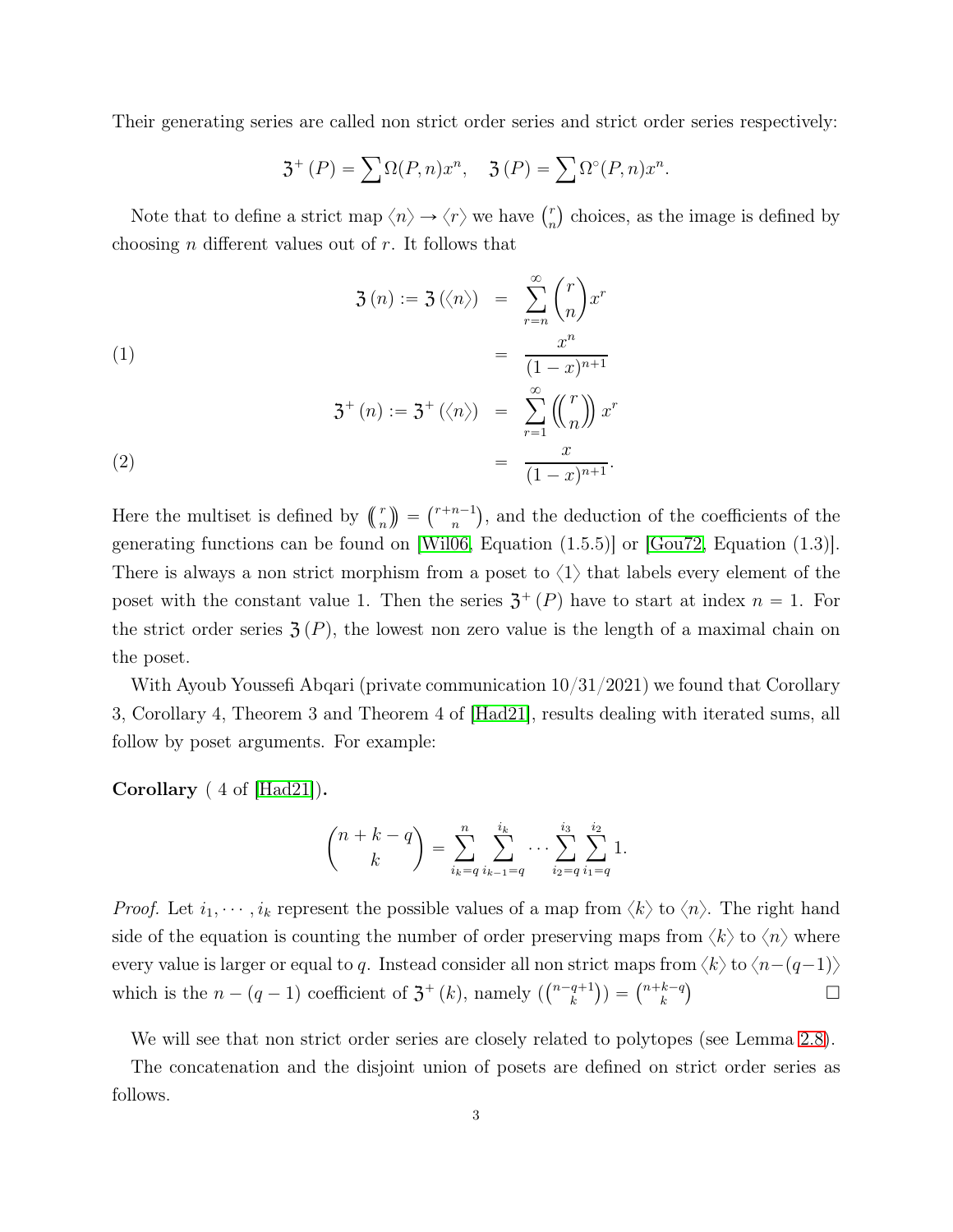**Definition 2.1.** Given  $P, Q$  series parallel posets. Define the following operations:

$$
3(P) * 3(Q) = 3(P)(1 - x)3(Q)
$$

and define

$$
\mathfrak{Z}(P) \sqcup \mathfrak{Z}(Q)
$$

by the Hadamard product of the underlying series, that is,  $(\sum a_i x^i, \sum b_i x^i) \mapsto \sum a_i b_i x^i$ .

Strict order series inherit the algebraic structure of series parallel posets, that is, for P, Q series parallel posets:

$$
\bullet \; \mathfrak{Z}(P \sqcup Q) = \mathfrak{Z}(P) \sqcup \mathfrak{Z}(Q),
$$

•  $\mathfrak{Z}(P * Q) = \mathfrak{Z}(P) * \mathfrak{Z}(Q)$ .

We restate the previous statement in a more formal way using the language of operads, however we do not use results from operad theory in this paper.

**Lemma 2.2.** Consider the free operad generated by the binary associative operation  $*$  and the binary associative and commutative operation  $\Box$ . Then series parallel posets and strict order series are algebras over this operad. The assignment

 $\mathfrak{Z}$ : Series parallel posets  $\rightarrow$  strict order series

defines an operadic morphism between this algebras.

*Proof.* See [\[ANBDC21\]](#page-10-2). At the level of polynomials, the proof is contained in [\[FS86\]](#page-10-4).  $\Box$ 

To compute the strict order series of a series parallel poset we use the property  $\mathfrak{Z}(n)$  \*  $\mathfrak{Z}(m) = \mathfrak{Z}(n + m)$  as well as the following auxiliary result [\[ANBDC21\]](#page-10-2):

<span id="page-3-0"></span>(3) 
$$
3(r) \sqcup 3(m) = \sum_{n=0}^{r} {m+n \choose r} {r \choose n} 3(m+n).
$$

<span id="page-3-2"></span>Lemma 2.3. The strict order series of a series parallel poset is sum of strict order series of chains with coefficients in  $\mathbb{N} \sqcup \{0\}.$ 

*Proof.* See [\[ANBDC21\]](#page-10-2).

In fact the operations are linear with respect to the basis  $\{\mathfrak{Z} (i)\}_{i \in \mathbb{N}}$ .

<span id="page-3-1"></span>Example 2.4. Using Equation [\(3\)](#page-3-0) we compute:

$$
3 (1) \sqcup 3 (1) = 3 (1) + 23 (2)
$$
  

$$
3 (1) \sqcup 3 (1) \sqcup 3 (1) = 3 (1) \sqcup (3 (1) + 23 (2))
$$
  

$$
= 3 (1) + 63 (2) + 63 (3).
$$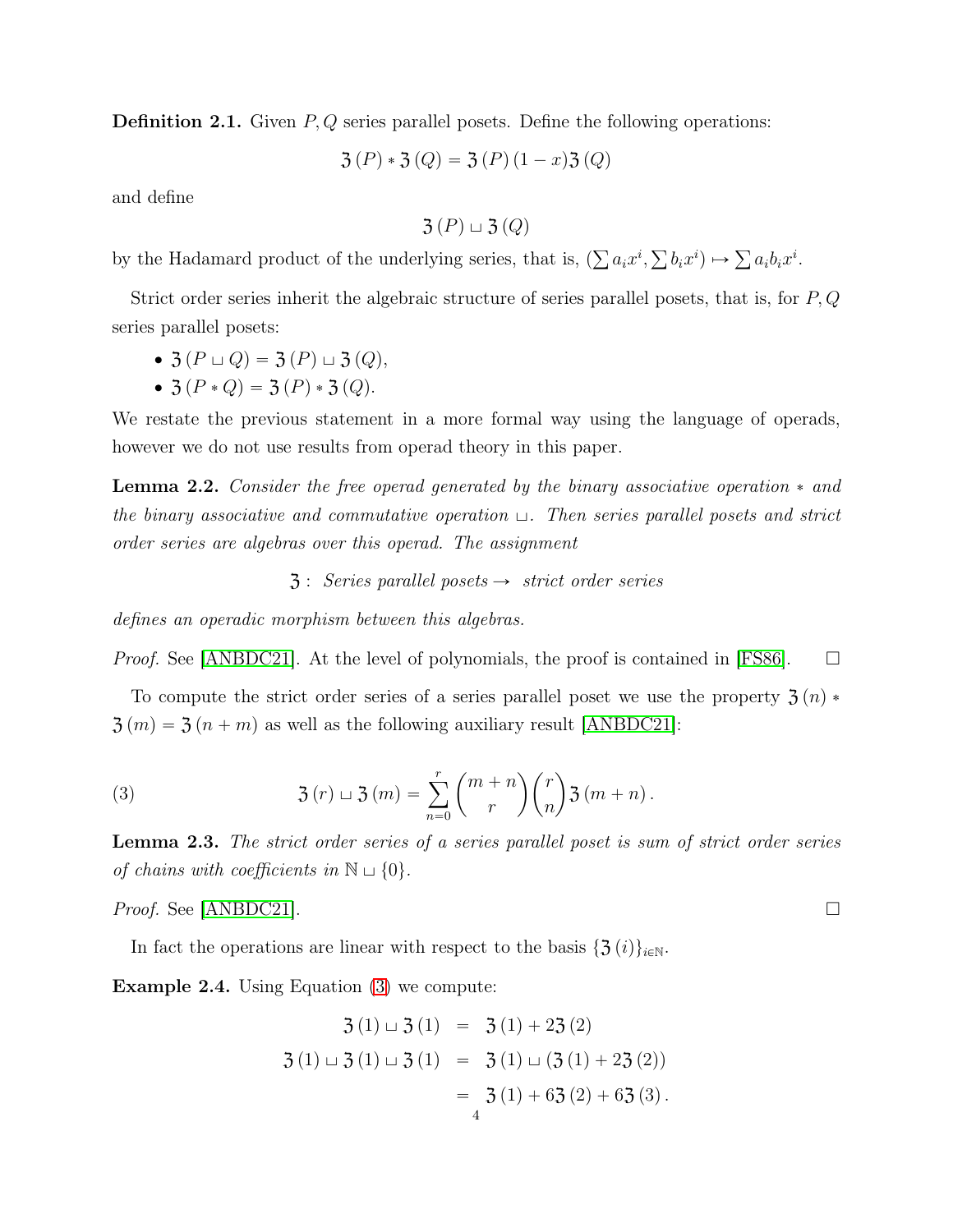Let  $P = \langle 1 \rangle * \langle \langle 1 \rangle \sqcup \langle 1 \rangle \sqcup \langle 1 \rangle$ . Then

(4)  
\n
$$
\begin{array}{rcl}\n3 (P) & = & 3 (1) * (3 (1) \sqcup 3 (1) \sqcup 3 (1)) \\
& = & 3 (1) * (3 (1) + 63 (2) + 63 (3)) \\
& = & 3 (2) + 63 (3) + 63 (4)\n\end{array}
$$

**Definition 2.5.** Given  $P, Q$  series parallel posets. Define the following operations:

$$
3^{+}(P) * 3^{+}(Q) = 3^{+}(P) \frac{(1-x)}{x} 3^{+}(Q)
$$

and define

 $3^+ (P) \sqcup 3^+ (Q)$ 

by the Hadamard product of the underlying series.

Strict Order series contain the combinatorial information of strict ordered morphisms. It turns out they also contain the combinatorial information of all order morphisms as well. We can see this via the following version of Stanley's reciprocity.

<span id="page-4-0"></span>**Theorem 2.6.** Let  $P$  be a series parallel poset. Then

$$
\iota(\mathfrak{Z}\,(P)) = (-1)^{|P|+1} \mathfrak{Z}\,(P) \, (\frac{1}{x}), \quad \iota^2 = id
$$

sends strict order series of posets to non strict order series of posets and viceversa.

Proof. See [\[ANBDC21\]](#page-10-2).

**Example 2.7.** Using the strict order series of the poset  $\langle 2 \rangle$ :  $\mathfrak{Z}(2) = \sum_{n=2}^{\infty} {n \choose 2} x^n = \frac{x^2}{(1-x)^2}$  $\frac{x^2}{(1-x)^3}$ we compute:

 $\Box$ 

(5) 
$$
3^{+}(2) = \iota(3(2)) = \frac{x}{(1-x)^{3}}.
$$

To every poset we can associate an order polytope,

$$
\{f: P \to [0,1]| f(x) \leq f(y) \text{ if } x \leq_P y\} \subset [0,1]^{|P|}.
$$

The coordinates follow the inequalities that defined the poset, for example the order polytope of the chain  $\langle 2 \rangle = \{1 < 2\}$  is the set of points in the plane that satisfy  $0 \le x \le y \le 1$ .

Note that the order polytope of  $\langle n \rangle$  is an *n*-simplex. The order polytope has a canonical triangulation as described in [\[Sta86\]](#page-11-5). In the triangulation, the simplices of maximun dimension are the order polytopes of the linear extensions of the poset. In other words, to every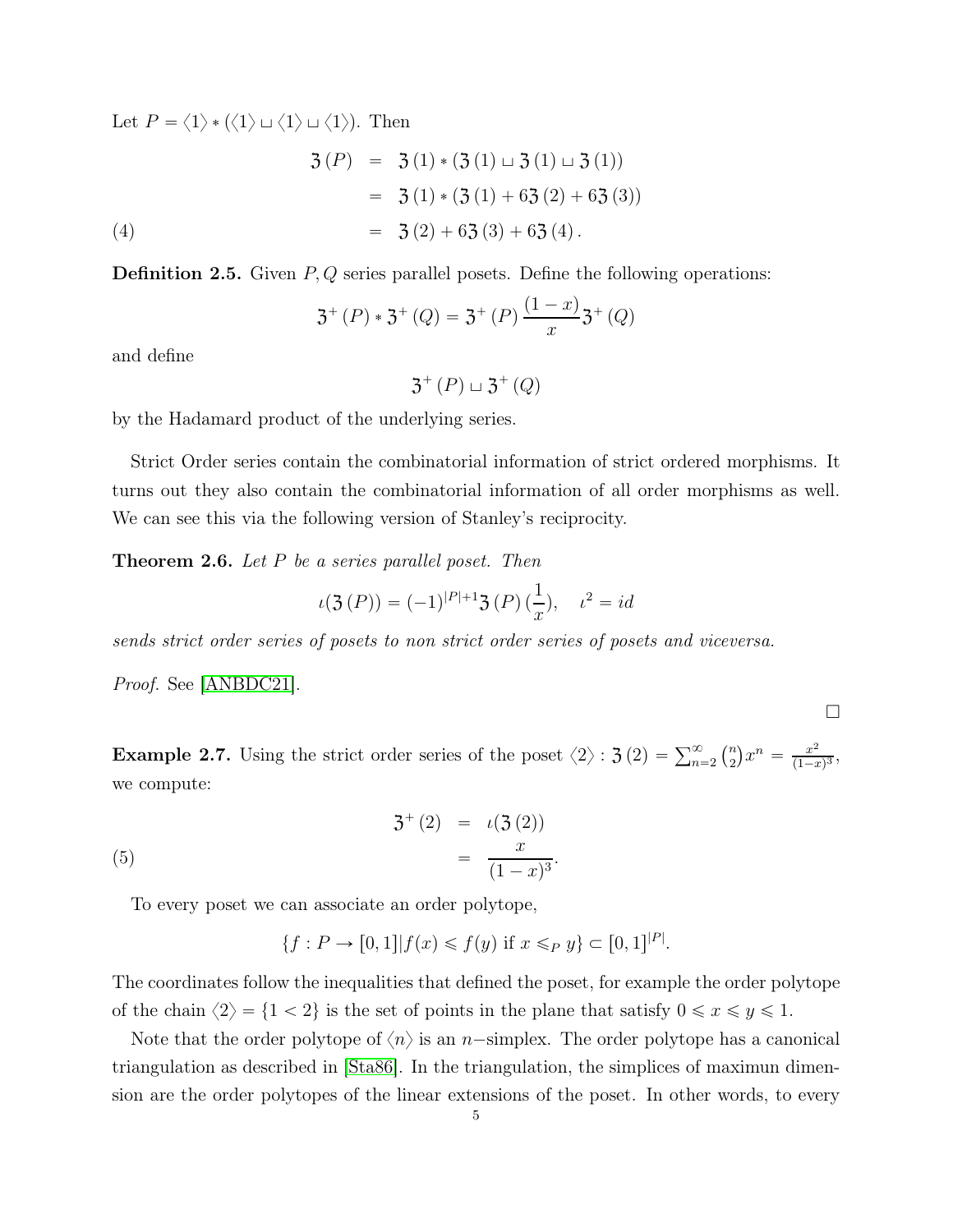$y_1, \dots, y_{|P|}$  order preserving isomorphism from the poset P to the chain  $\langle |P| \rangle$ , we associate the simplex  $\{0 \leq f(y_1) \leq \cdots \leq f(y_{|P|}) \leq 1\}$ . The next lemma shows that non strict order series of a poset  $P$  encode combinatorial information about the order polytope of  $P$ .

<span id="page-5-0"></span>**Lemma 2.8** (Inclusion-exclusion). Let P be a series parallel poset. Let s be the length of a maximal chain on P,  $n = |P|$ , and fix the canonical triangulation of the order polytope of P. Let

$$
\mathfrak{Z}\left(P\right) = \sum_{i=s}^{n} a_i \mathfrak{Z}\left(i\right).
$$

Then the coefficients of the non strict order series are

$$
\mathfrak{Z}^+(P) = \sum_{i=s}^n (-1)^{n-i} a_i \mathfrak{Z}^+(i) ,
$$

and

- $\bullet$  every  $a_i \geqslant 0$ ,
- the order polytope of P is the union of  $a_n$  copies of n-simplices,
- the remaining coefficients  $a_i, i \leq n$  count the number of internal *i*-faces, that occur as  $n - i + 1$  intersection of n-simplices in the canonical triangulation of the order polytope of P.

*Proof.* See [\[ANBDC21\]](#page-10-2).

We think of the  $3^+(n)$  as an algebraic *n*-simplex.

**Example 2.9.** Let  $P = \langle 1 \rangle * \langle \langle 1 \rangle \sqcup \langle 1 \rangle \sqcup \langle 1 \rangle$ . Then in Example [2.4](#page-3-1) we found  $\mathfrak{Z}(P) =$  $3(2) + 63(3) + 63(4)$ , by reciprocity:

(6) 
$$
3^{+}(P) = \iota 3(P) = 3^{+}(2) - 63^{+}(3) + 63^{+}(4).
$$

Then the order polytope of P can be constructed using 6 4–simplices. The polytope requires 6 pairwise intersections on 3–simplices, and one triple intersection on a 2–simplex.

The Ehrhart series [\[BS18,](#page-10-5) [BR07\]](#page-10-6) of (the order polytope associated to) the poset  $P$  is related to the order series via:

<span id="page-5-1"></span>(7) 
$$
3^{+}(P) = x \frac{h^{*}(x)}{(1-x)^{|P|+1}}.
$$

Where  $h^*(x) = \sum_{i=0}^{|P|} h_i^* x_i$ .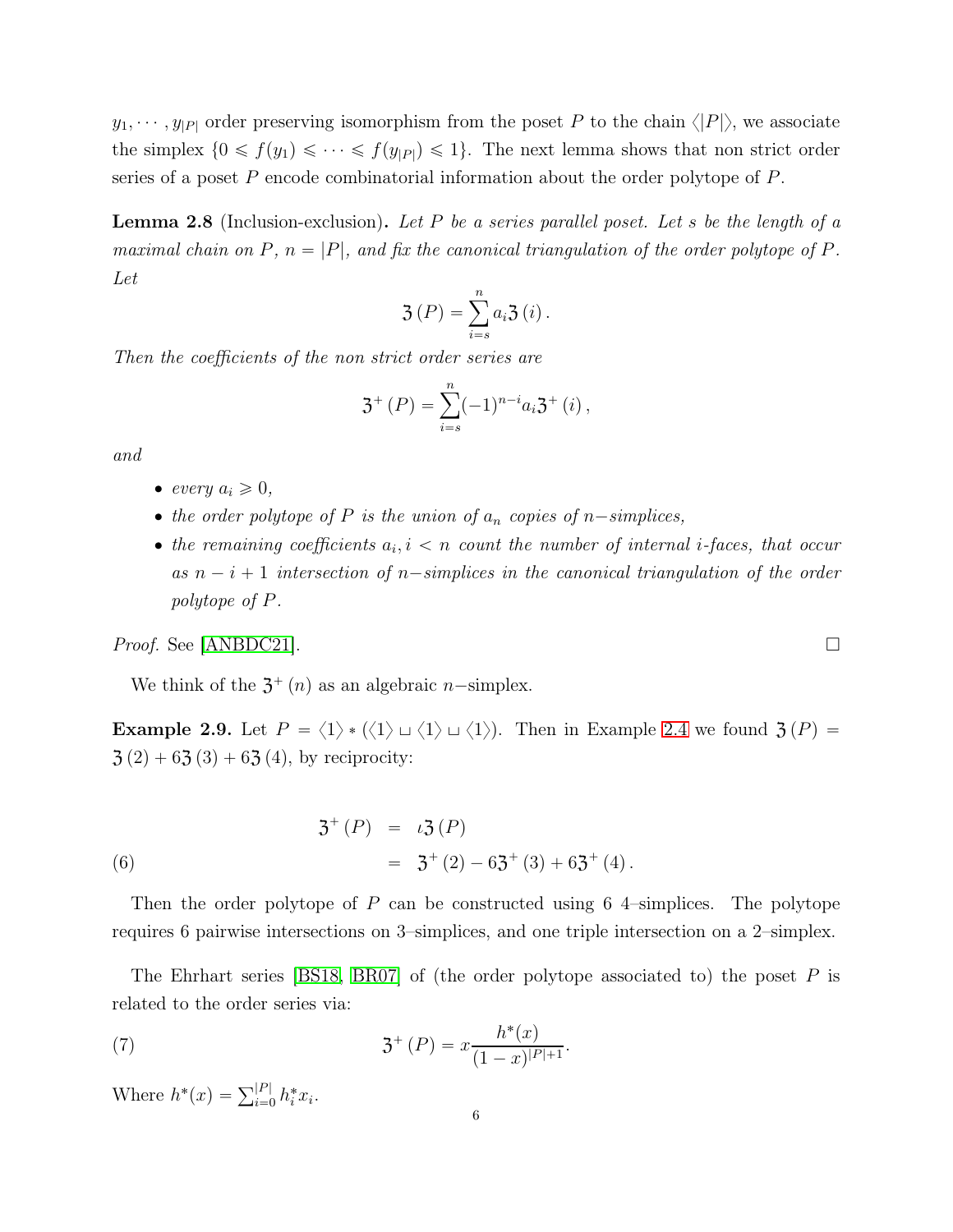**Lemma 2.10.** For a series parallel poset P, the Ehrhart series  $\frac{h^*(x)}{(1-x)^{|P|}}$  $\frac{h^*(x)}{(1-x)^{|P|+1}}$  satisfies  $h^*_{|P|} = 0$ .

<span id="page-6-1"></span>*Proof.* Note that  $\frac{h_{|P|}^* x^{|P|+1}}{(1-x)^{|P|+1}}$  $\frac{n_{|P|}x^{n+1}}{(1-x)^{|P|+1}}$  cannot be in the algebra  $\{\mathfrak{Z}^+(i) = \frac{x}{(1-x)^{i+1}}\}_{1 \leq i \leq |P|}$  unless  $h_{|P|}^* =$  $0.$ 

## 3. THE UNION OF  $n$  points

In this section we apply the theory developed to the order series of disjoint union of points.

Several papers and books cover Eulerian polynomials [\[Eul55,](#page-10-7) [Car59,](#page-10-8) [Pet15\]](#page-11-6). We choose the modern definition of Eulerian polynomials via the following generating function:

<span id="page-6-2"></span>(8) 
$$
\sum_{n=0}^{\infty} A_n(t) \frac{x^n}{n!} = \frac{t-1}{t - e^{(t-1)x}}.
$$

If we multiply Equation [\(8\)](#page-6-2) by x, replace  $x = \frac{1}{1-t}$  we obtain

(9) 
$$
\sum_{n=0}^{\infty} \frac{A_n(t)}{(1-t)^{n+1}n!} = \frac{1}{e^{-1}-t}.
$$

It is well known that the Eulerian polynomials satisfy the identity:

<span id="page-6-4"></span>(10) 
$$
x \frac{A_n(x)}{(1-x)^{n+1}} = \sum_{k=1}^{\infty} k^n x^k = u^n \mathfrak{Z}(1).
$$

Here we realize the right side of the equation as the strict order series of the disjoint union of n points. Then [\[Ber85,](#page-10-0) Chapter 5, Entry 4] and [\[Ber85,](#page-10-0) Chapter 5, Entry 5] follow by using  $x = -1, t = -1$  with  $A_n(t) = \psi_n(-t)$ .

Example 3.1. From Lemma [2.3,](#page-3-2) we obtain

<span id="page-6-3"></span>(11) 
$$
\Box^{n} \mathfrak{Z} (1) = \sum_{i=1}^{n} A_{i, \Box^{n} \langle 1 \rangle} \mathfrak{Z} (i).
$$

By Lemma [2.8](#page-5-0) we know that  $A_{i,\perp^n\langle 1\rangle}$  is the number of internal *i*-faces in the canonical triangulation of the *n*-cube, that are obtained as  $n - i + 1$ -intersection of the maximal  $n$ -simplices.

<span id="page-6-0"></span>**Corollary 3.2.** Fix n. There are  $\{A_{i,\square^n\langle 1\rangle}\geq 0\}_{1\leq i\leq n}$  such that for all  $r > 0$ 

•  $r^n = \sum_{k=1}^n A_{k,\square^n\langle 1 \rangle} \binom{r}{k}$  $_{k}^{r}$ , where  $\binom{q}{n}$  $\binom{q}{p} = 0 \text{ if } q < p.$ 

Proof. Use Equation [\(1\)](#page-2-0) on Equation [\(11\)](#page-6-3) and compare the coefficients with Equation [\(10\)](#page-6-4).

 $\Box$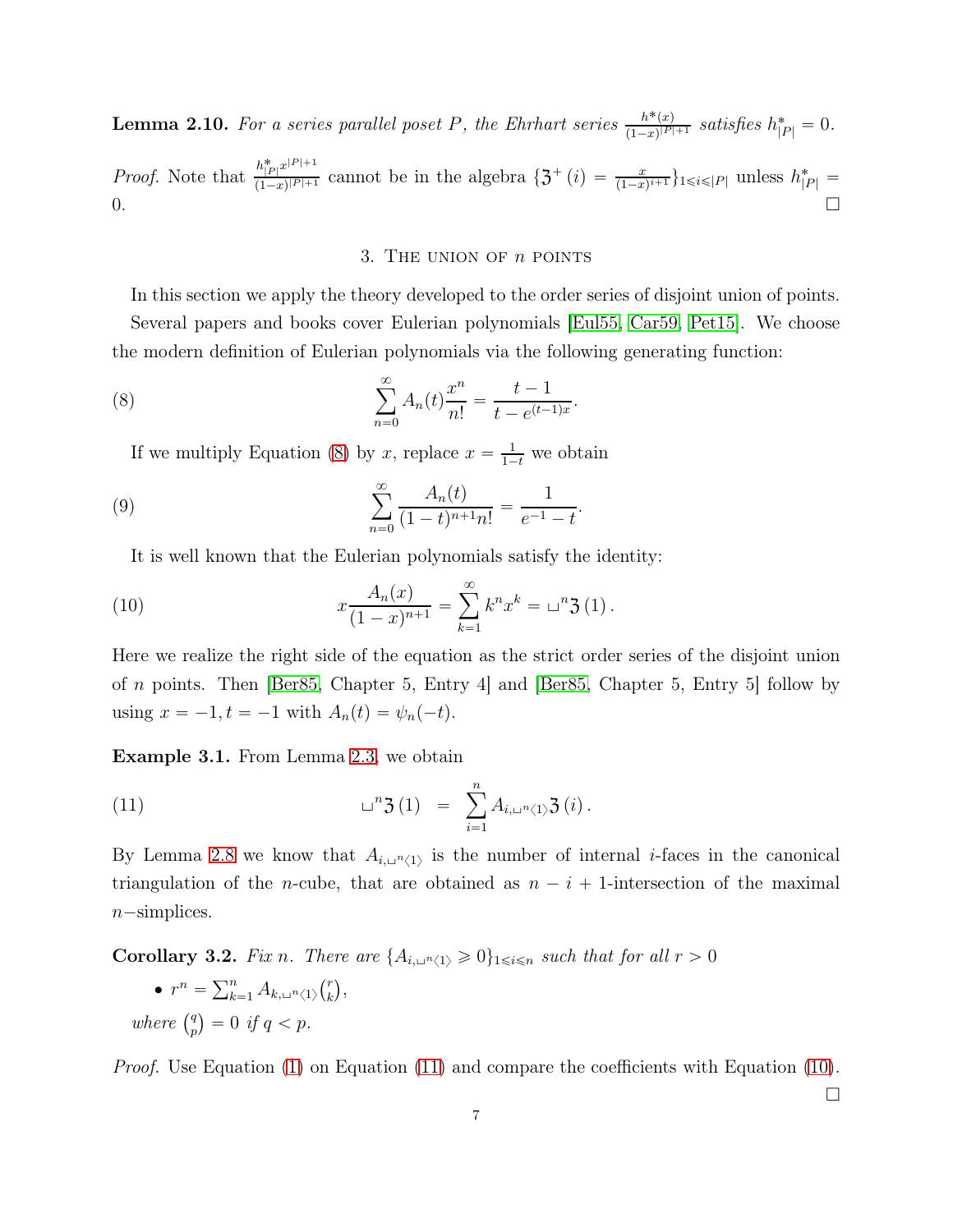This result is stronger than the one in [\[Ber85,](#page-10-0) Chapter 5, Corollary 6.] where r is bounded by  $1 \leq r \leq n$ .

<span id="page-7-0"></span>**Lemma 3.3.** For every  $n \in \mathbb{N}$ :

<span id="page-7-2"></span>(12) 
$$
\Box^{n} \mathfrak{Z}^{+} (1) = \Box^{n} \mathfrak{Z} (1).
$$

Proof. A disjoint union of points cannot distinguish between strict and non strict morphism, then their order series are the same. In other words, every order preserving map is a strict order preserving map.

<span id="page-7-1"></span>**Corollary 3.4** (Ber85, Chapter 5, Equation (8.3) ]). Let  $P = \sqcup^{n} \langle 1 \rangle$ , then

$$
\sum_{k=1}^{n} A_{k,\sqcup^{n} \langle 1 \rangle} x^{k-1} (1-x)^{n-k} = \sum_{k=1}^{n} A_{n-k,\sqcup^{n} \langle 1 \rangle} (1-x)^{k}.
$$

*Proof.* From  $\mathfrak{Z}(P) = \mathfrak{Z}^+(P)$  and Lemma [2.8](#page-5-0) we deduce:

$$
\sum_{k=1}^{n} \frac{A_{k,\sqcup^{n}\langle 1 \rangle} x^k}{(1-x)^{k+1}} = \sum_{k=1}^{n} (-1)^k \frac{A_{n-k,\sqcup^{n}\langle 1 \rangle} x}{(1-x)^{n-k+1}},
$$

the identity follows by multiplying both sides by  $\frac{(1-x)^{n+1}}{x}$ x

From Corollary [3.4](#page-7-1) we can prove [\[Ber85,](#page-10-0) Corollary 6. iv)]. Instead, in Theorem [4.3](#page-9-0) we will give a new version of that result that depends on a poset.

**Corollary 3.5** (Ber85, Chapter 5, Entry 6)). Let  $1 \le r \le n$ . Consider the h<sup>\*</sup> vector of the  $n$ -cube  $\Box^n \mathfrak{Z}^+ (1) = x \frac{\sum_{i=0}^{n-1} h_i^* x^i}{(1-x)^{n+1}}$  $\frac{y_{i=0} n_i x}{(1-x)^{n+1}}$ .

<span id="page-7-3"></span>Then

<span id="page-7-5"></span><span id="page-7-4"></span>*i)* 
$$
h_i^* = h_{n-i-1}^*
$$
  
\n*ii)*  $k^n = \sum_{i=0}^{n-1} h_i^* \binom{2n-i-1}{n}$   
\n*iii)*  $h_i^* = \sum_{r=0}^{n+1} (-1)^r \binom{n+1}{r} (i+1-r)^n$ .

*Proof.* i) The right hand side of Equation [\(12\)](#page-7-2) is the reciprocal of the left hand side according to Theorem [2.6.](#page-4-0) We then replace Equation [\(7\)](#page-5-1) to obtain:

$$
x \frac{\sum_{i=0}^{n-1} h_i^* x^i}{(1-x)^{n+1}} = (-1)^{n+1} \frac{1}{x} \frac{\sum_{i=0}^{n-1} h_i^* \frac{1}{x^i}}{(1-\frac{1}{x})^{n+1}}
$$

$$
= \frac{\sum_{i=0}^{n-1} h_i^* x^{n-i}}{(1-x)^{n+1}}.
$$

Then [i](#page-7-3)) follows by comparing the  $h^*$  vectors degree wise.

. В последните последните под на приема на селото на селото на селото на селото на селото на селото на селото<br>В селото на селото на селото на селото на селото на селото на селото на селото на селото на селото на селото н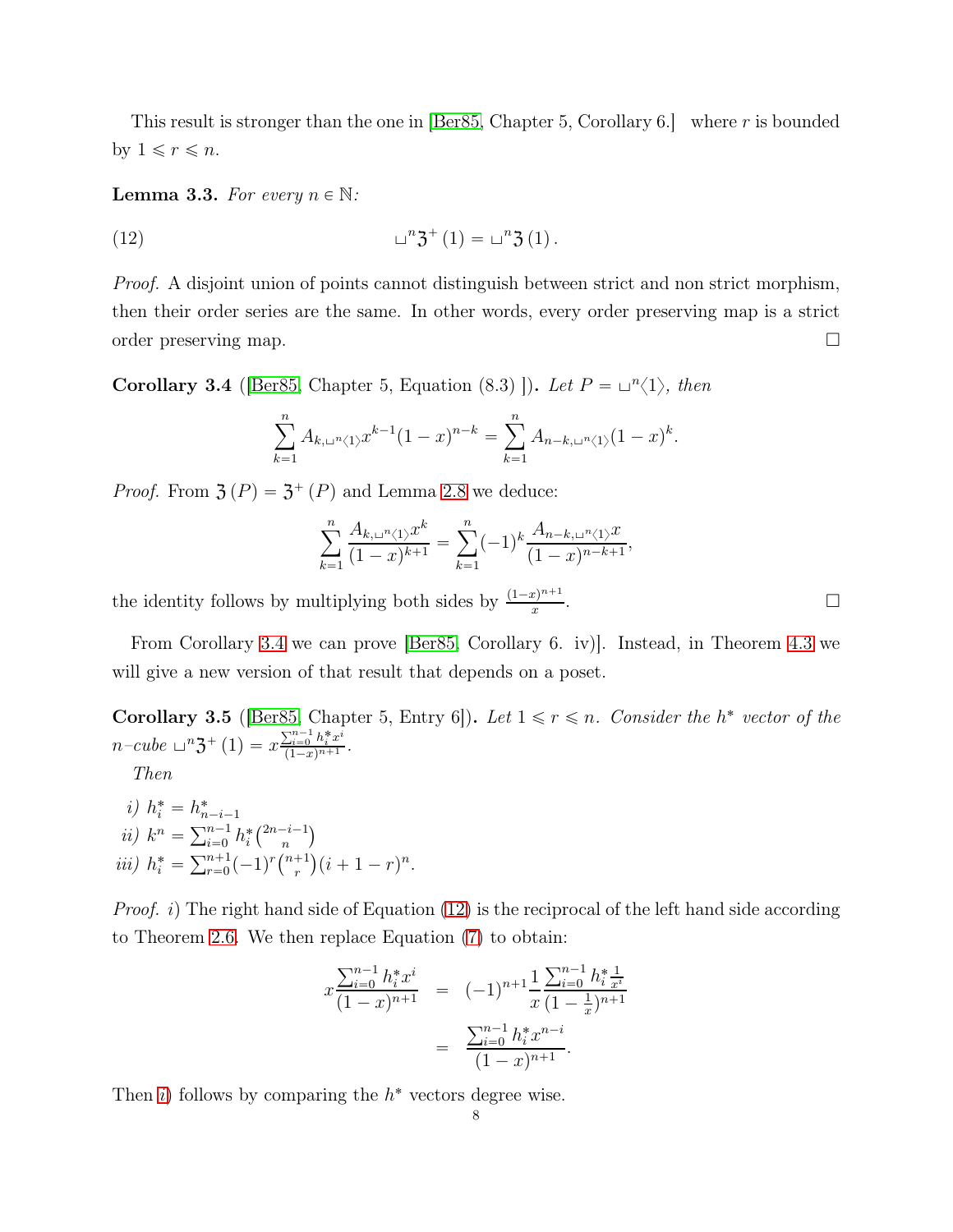By Equation [\(10\)](#page-6-4) and Equation [\(7\)](#page-5-1) we obtain

(13) 
$$
\sum_{k=1}^{\infty} k^n x^k = x \frac{\sum_{i=0}^{n-1} h_i^* x^i}{(1-x)^{n+1}}.
$$

<span id="page-8-1"></span>The part  $ii)$  $ii)$  and  $iii)$  $iii)$  follows from the previous equation by comparing degree wise the terms as in [\[Ber85\]](#page-10-0).  $\Box$ 

### <span id="page-8-2"></span>4. Poset version of Ramanujan results

We introduce Lemma [4.1](#page-8-0) and Theorem [4.3](#page-9-0) which are versions of statements by Ramanujan, that depend on a choice of a series parallel poset.

<span id="page-8-0"></span>**Lemma 4.1.** Let P be a series parallel poset and  $\mathfrak{Z}(P) = \sum_{i=1}^{|P|} A_{i,P} \mathfrak{Z}(i)$ . Let  $r > 1$ , and  $r_0$ the length of a maximal chain in P, then:

(14) 
$$
\sum_{n=r_0}^{\infty} \frac{\Omega^{\circ}(P,n)}{r^n} = \sum_{i=1}^{|P|} (-1)^{i+1} A_{i,P} \frac{r}{(1-r)^{i+1}}
$$

(15) 
$$
\sum_{n=1}^{\infty} \frac{\Omega(P,n)}{r^n} = (-1)^{|P|+1} \sum_{i=1}^{|P|} A_{i,P} \frac{r^i}{(1-r)^{i+1}}.
$$

*Proof.* Since  $\iota^2 = id$ , the following diagram commutes and the top arrow is an equality.

$$
\sum_{k=r_0} \frac{\Omega^{\circ}(P,k)}{r^k} \cdots \cdots \cdots \cdots \cdots \sum_{i=1}^{|P|} (-1)^{i+1} A_{i,P} \frac{r}{(1-r)^{i+1}}
$$
\n
$$
\downarrow \qquad \qquad \downarrow \qquad \qquad \downarrow
$$
\n
$$
(-1)^{|P|+1} \sum_{k=r_0} \Omega^{\circ}(P,k) r^k \longrightarrow (-1)^{|P|+1} \sum_{i=1}^{|P|} A_{i,P} \frac{r^i}{(1-r)^{i+1}}
$$

The lower arrow follows from Lemma [2.3](#page-3-2) since strict order series of series parallel posets are linear combination (with positive integer coefficients) of strict order series of chains. This proves [\(14\)](#page-8-2). The identity [\(15\)](#page-8-2) follows from the same reasoning.  $\Box$ 

**Example 4.2.** For  $P = \langle 1 \rangle * \langle \langle 1 \rangle \sqcup \langle 1 \rangle \sqcup \langle 1 \rangle$ , we calculated  $\mathfrak{Z}^+(P) = \mathfrak{Z}^+(P) - 6\mathfrak{Z}^+(P)$ .  $63^+(4)$ . Then using Equation [\(2\)](#page-2-0) we compute

$$
\Omega^{\circ}(P,k) = {k \choose 2} + 6{k \choose 3} + 6{k \choose 4} = \frac{k^4 - 2k^3 + k^2}{4}.
$$

Evaluating Equation [\(14\)](#page-8-2) at  $r = 5$ , we obtain

$$
\sum_{k=2}^{\infty} \frac{k^4 - 2k^3 + k^2}{4(5^k)} = -\frac{5}{(1-5)^3} + 6\frac{5}{(1-5)^4} - 6\frac{5}{(1-5)^5}
$$

$$
= \frac{115}{512},
$$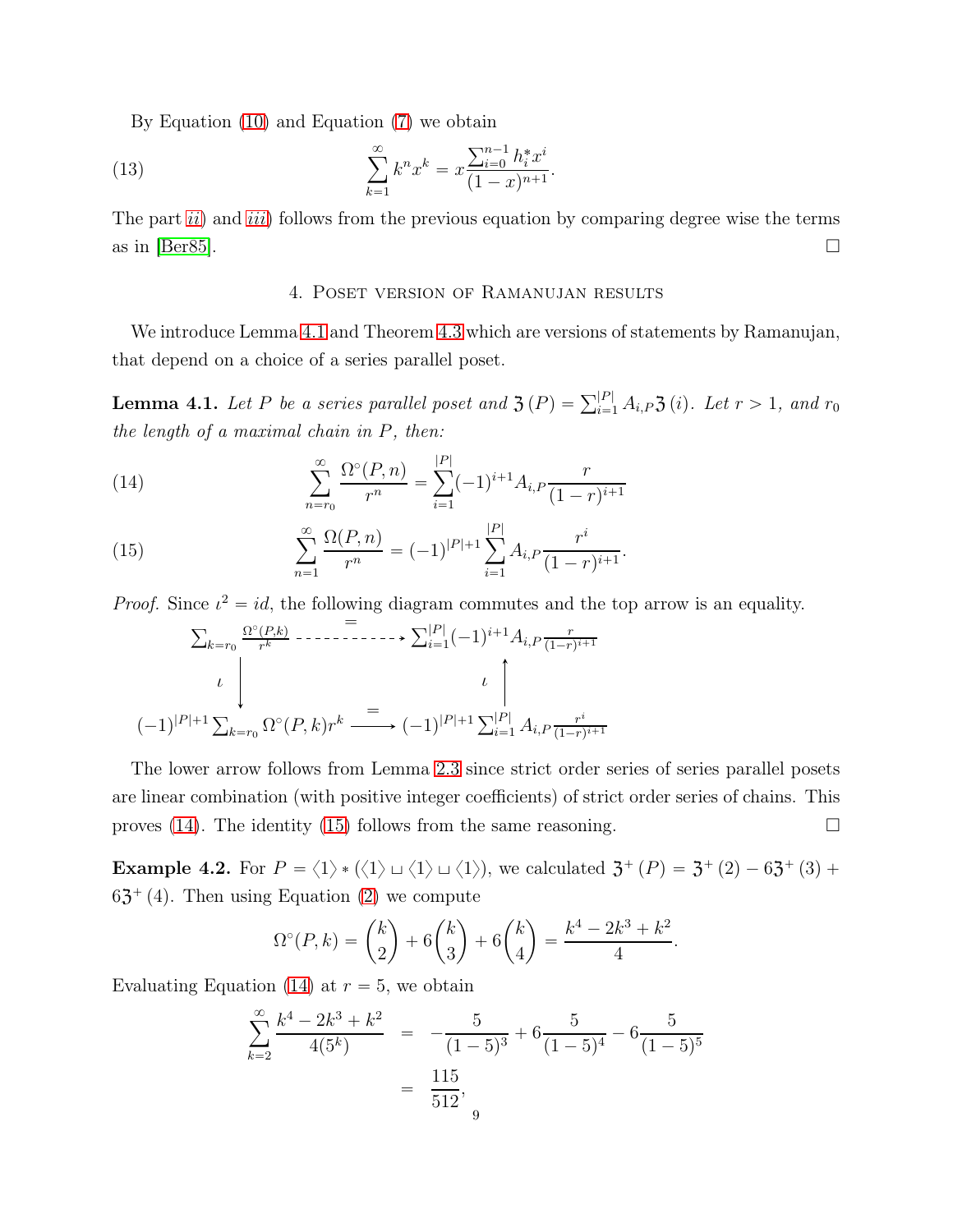similarly,

$$
\Omega(P,k) = {k+1 \choose 2} - 6{k+2 \choose 3} + 6{k+3 \choose 4} = \frac{k^2(k+1)^2}{4}
$$

$$
\sum_{k=1}^{\infty} \frac{k^2(k+1)^2}{4*5^k} = -\frac{5^2}{(1-5)^3} - 6\frac{5^3}{(1-5)^4} - 6\frac{5^4}{(1-5)^5}
$$

$$
= \frac{575}{512}.
$$

Remember that  $\zeta(i) = \sum_{n=1}^{\infty}$  $\frac{1}{n^i}$  when  $\zeta$  is the Riemann zeta function. We now describe the poset version of [\[Ber85,](#page-10-0) Chapter 5, Corollary 6. (iv)].

<span id="page-9-0"></span>**Theorem 4.3.** Fix a P series parallel poset, let  $r_0$  the length of a maximal chain in P, and let  $n = |P|$ . There are  $\{A_{i,P} \geq 0\}_{1 \leq i \leq n}$  such that

(16) 
$$
\sum_{k=r_0}^{\infty} (-1)^{k+1} \Omega^{\circ}(P,k) (\zeta(k+1)-1) = \sum_{i=1}^{|P|} (-1)^{i+1} A_{i,P}(\zeta(i+1)-1-\frac{1}{2^{i+1}}).
$$

*Proof.* We divide by r on both sides of Equation [\(14\)](#page-8-2), and evaluate on  $-r$  to obtain:

$$
\sum_{k=r_0}^{\infty} \frac{\Omega^{\circ}(P,k)}{(-r)^{k+1}} = \sum_{i=1}^{|P|} A_{i,P} \frac{(-1)^{i+1}}{(1+r)^{i+1}}.
$$

Then, we compute

$$
\sum_{k=r_0}^{\infty} (-1)^{k+1} \Omega^{\circ}(P,k) (\zeta[k+1]-1) = \sum_{r=2}^{\infty} \sum_{k=r_0}^{\infty} \frac{\Omega^{\circ}(P,k)}{(-r)^{k+1}}
$$
  
= 
$$
\sum_{r=2}^{\infty} \sum_{i=1}^{|P|} \frac{(-1)^{i+1} A_{i,P}}{(1+r)^{i+1}}
$$
  
= 
$$
\sum_{i=1}^{|P|} (-1)^{i+1} A_{i,P} (\zeta[i+1]-1-\frac{1}{2^{i+1}}).
$$

**Example 4.4.** For  $P = \langle 1 \rangle * \langle \langle 1 \rangle \sqcup \langle 1 \rangle \sqcup \langle 1 \rangle$ , we obtain:

$$
\sum_{n=2}^{\infty} (-1)^{k+1} \frac{k^4 - 2k^3 + k^2}{4} (\zeta(k+1) - 1) = -(\zeta(2) - 1 - \frac{1}{2^2}) + 6(\zeta(3) - 1 - \frac{1}{2^3}) - 6(\zeta(4) - 1 - \frac{1}{2^4}).
$$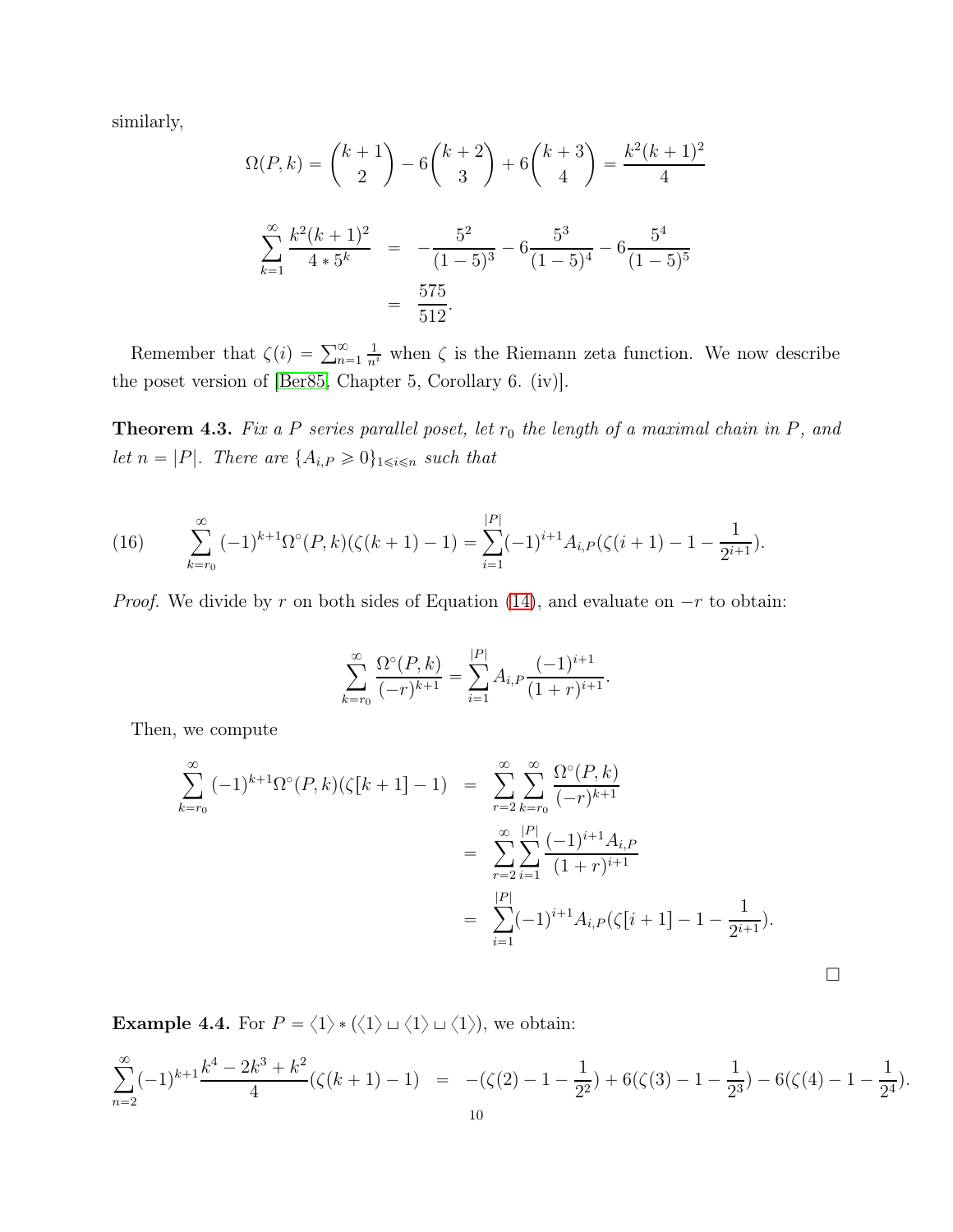### 5. Further remarks

<span id="page-10-3"></span>Consider the following theorem:

**Theorem 5.1.** If n is a natural number, then

$$
\sum_{n=1}^{\infty} \frac{1}{n^k (n+1)^k} = \sum_{n=0, n \neq k-1}^{k} (1 + (-1)^{k-n}) \zeta(k-n) \binom{-k}{n}
$$

This result can be found in [\[Ber85,](#page-10-0) Chapter 7, Entry 22], [\[Gla13\]](#page-11-7). If we write the values

$$
\sum_{n_1 < \dots < n_r} \frac{1}{(n_1 + c_1)^{k_1} \cdots (n_r + c_r)^{k_r}}, c_1 \cdots, c_r \in \mathbb{N}
$$

as a sum of zeta values and a rational number, then we believe the coefficients should have a poset interpretation.

It is natural to wonder about a  $\Omega(P, n)$  version of Theorem [4.3.](#page-9-0) If we analyze the proof of [\[Ber85,](#page-10-0) Chapter 5, Corollary 6. iv)], we discover that it relies on Lemma [3.3.](#page-7-0) However, the equality  $\mathfrak{Z}(P) = \mathfrak{Z}^+(P)$  implies that  $P = \Box^{|P|} \langle 1 \rangle$  since both series start at index  $n = 1$ . Then a different approach is needed.

### Acknowledgements

We thank Antonio Arciniega-Nevarez and Marko Berghoff for feedback on earlier versions of this document. We thank the support and constant encouragement from Hansol Hong. We thank the support along the years from several faculty from Northwestern University and the CINVESTAV. The author was funded by the National Research Foundation of Korea (NRF) grant funded by the Korea government (MSIT) (No. 2020R1C1C1A0100826).

#### **REFERENCES**

- <span id="page-10-2"></span>[ANBDC21] Jose Antonio Arciniega-Nevarez, Marko Berghoff, and Eric Dolores-Cuenca. An algebra over the operad of posets and structural binomial identities. <arxiv.org/abs/2105.06633>, 2021.
- <span id="page-10-0"></span>[Ber85] Bruce C. Berndt. Ramanujan's Notebooks, Part I. Springer, New York, NY, 1 edition, 1985.
- <span id="page-10-6"></span>[BR07] Matthias Beck and Sinai Robins. Computing the Continuous Discretely. Integer-Point Enumeration in Polyhedra. Springer, New York, 2nd edition, 2007.
- <span id="page-10-5"></span>[BS18] Matthias Beck and Raman Sanyal. Combinatorial Reciprocity Theorems: An Invitation to Enumerative Geometric Combinatorics, volume 195. American Mathematical Society, Providence, Rhode Island, first edition, 2018.
- <span id="page-10-8"></span>[Car59] L. Carlitz. Eulerian numbers and polynomials. Mathematics Magazine, 32(5):247–260, 1959.
- <span id="page-10-1"></span>[Car70] G.S. Carr. Formulas and theorems in pure mathematics. Chelsea, New York, 2 edition, 1970.
- <span id="page-10-7"></span>[Eul55] L. Euler. Institutiones Calculi differentialis. Acad. Imperialis Sci., Petrograd, 1755.
- <span id="page-10-4"></span>[FS86] U. Faigle and R. Schrader. On the computational complexity of the order polynomial. Discrete Appl. Math., 15:261–269, 1986.